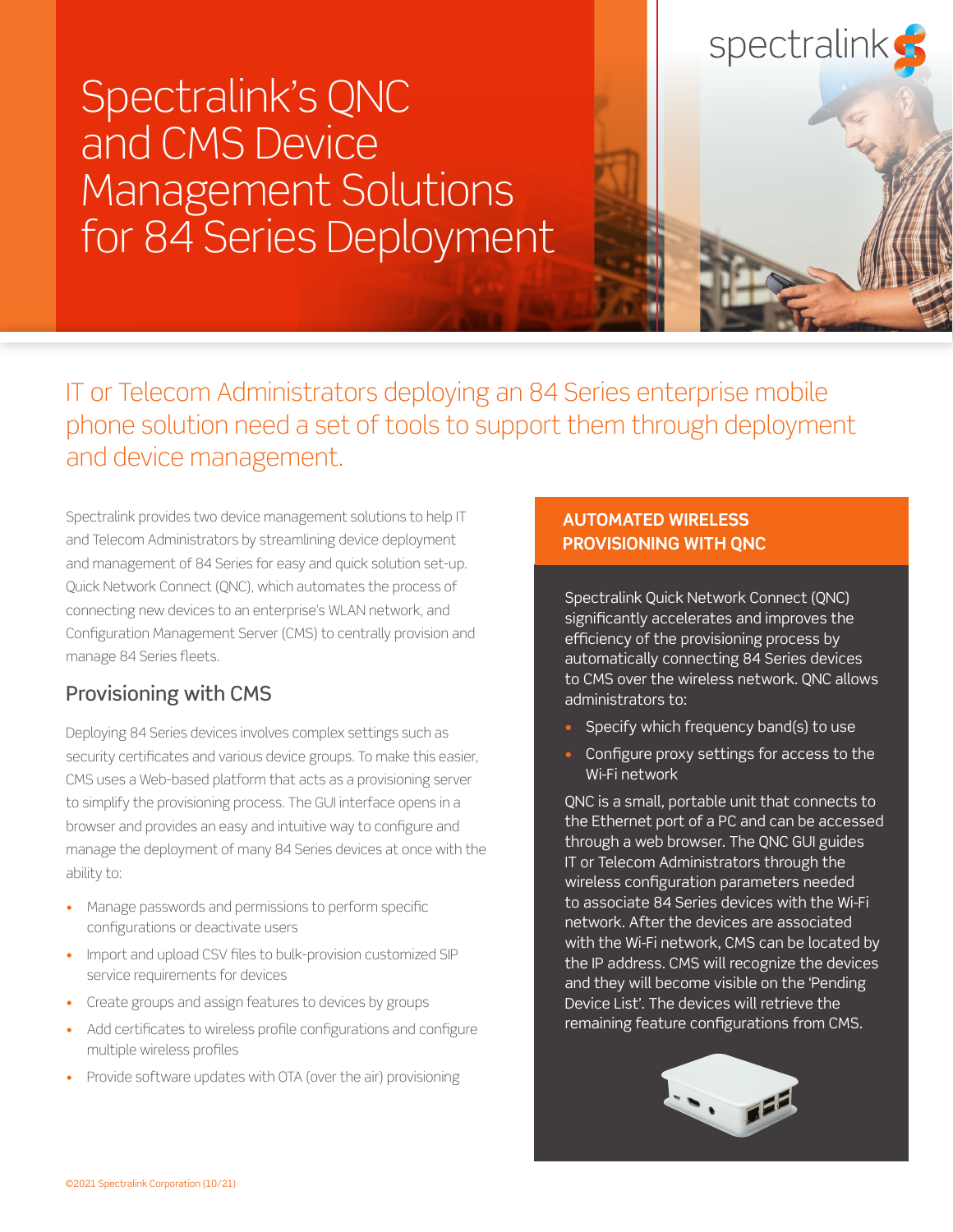## On-Going Fleet Management with CMS

CMS puts day-to-day device management information at the fingertips of IT and Telecom Administrators. A variety of information is available for each device from the CMS GUI such as release information, IP and MAC addresses, model type and more. Information about individual device status including when a device sent its last heartbeat pulse and its current status can also be viewed in CMS.

#### OTA Configuration and Software Updates

Easily configure device-specific values for many devices by uploading a simple comma separated values (CSV) file and create enterprise-wide or group-based configurations. When it's necessary to make changes, remote over-the-air provisioning can be done with a few clicks, simplifying software updates, configuration changes, and feature updates. A significant amount of time is saved by performing updates OTA and not having to retrieve devices from users.

#### **Troubleshooting**

CMS allows Administrators to configure where their Syslog server and path is located. Information captured in the log files allows Administrators to anticipate, diagnose, and quickly resolve issues.

#### Copy Configuration

CMS considerably reduces the challenges associated with 84 Series configuration and deployment, saving time and money, eliminating administrative headaches, improving the ability to troubleshoot issues, and reducing device downtime.

#### Benefits of CMS:

- Simplifies 84 Series device management
- Improves Administrator efficiency and deployment experience
- Facilitates configuration and software updates

CMS makes device replacement quick and simple. If a device requires maintenance, Administrators can simply copy the configuration of the outof-service phone to a replacement device, limiting downtime for end-users when a device needs to be repaired.

| ><br>Configuration                                                                                                                                                                                                                                              |                                                                                                                                                                                                                                                               |
|-----------------------------------------------------------------------------------------------------------------------------------------------------------------------------------------------------------------------------------------------------------------|---------------------------------------------------------------------------------------------------------------------------------------------------------------------------------------------------------------------------------------------------------------|
| 84-Series Configuration<br>G<br><b>CONFIGURATION OPTIONS</b><br>th                                                                                                                                                                                              | <b>Config Manager</b>                                                                                                                                                                                                                                         |
| Config Manager<br>⊙<br>Logging<br>$\mathbf{Q}$<br>SIP Registration<br>€<br>Web App<br>· Feature Config<br>$\frac{4}{3}$<br>Tones<br>$\mathbb{R}$<br>Personal Alarms<br>f<br><b>Enhanced Feature Keys</b><br>Push to Talk<br>$\circledR$<br>A<br><b>Wireless</b> | Device Heartbeat Interval:<br>60<br>Second(s)<br>C Enable<br>Secure Provisioning Server<br>Disable<br>Secure Heartbeat Server<br>C Enable<br>Disable<br>Enter A Valid CMS Server Address<br>Server Address<br>Enter A Valid Account Key<br><b>Account Key</b> |
| ᢙ<br>Qα<br>$\,G\,$<br>$\bigoplus$                                                                                                                                                                                                                               | Cancel<br>· Changes Not Saved<br>SAVE CONFIGURATION                                                                                                                                                                                                           |